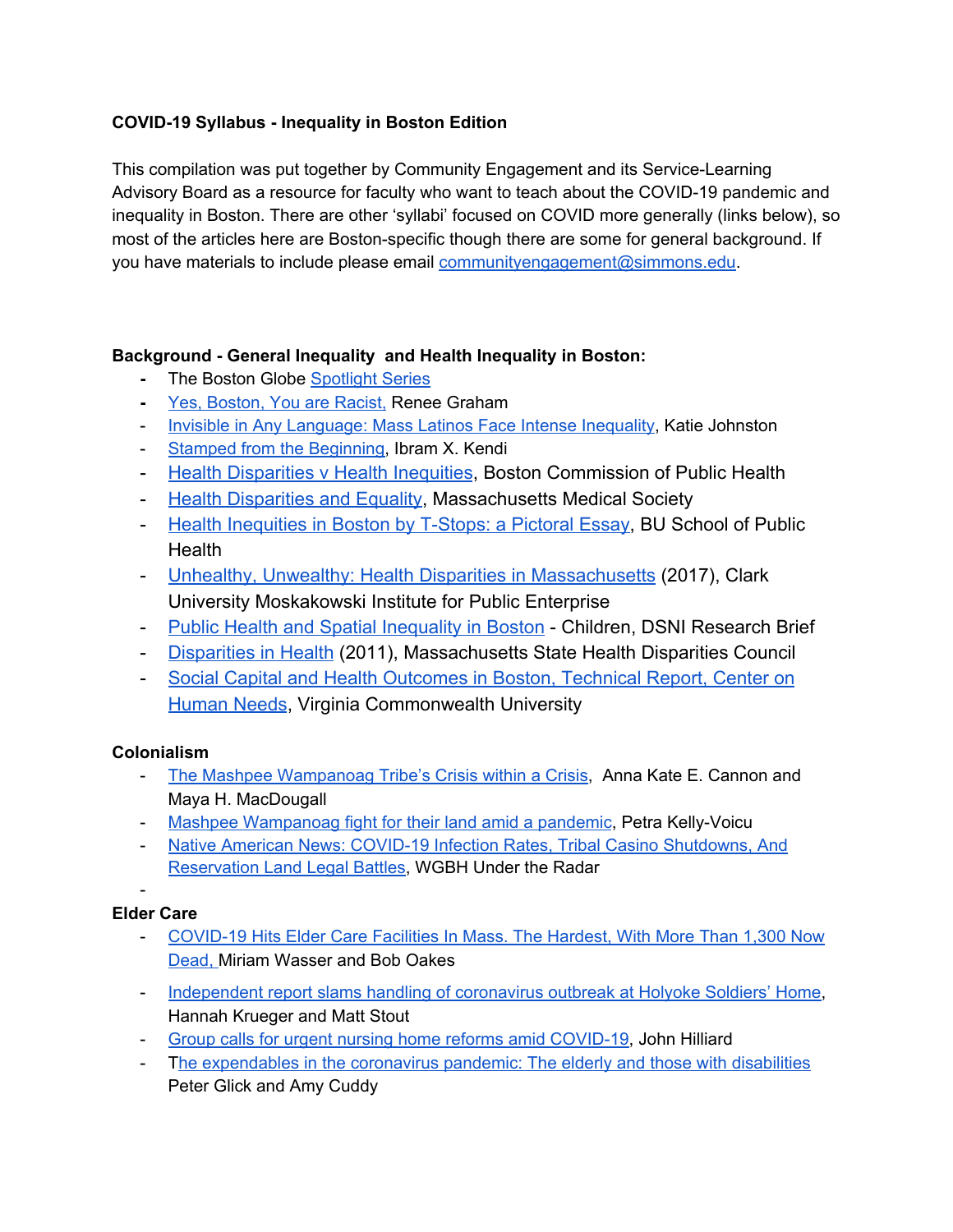- Seniors, Facing Isolation Worsened By COVID, Turn To [Volunteers,](https://www.wgbh.org/news/local-news/2020/05/12/seniors-facing-isolation-worsened-by-covid-turn-to-volunteers-community-efforts-to-ease-loneliness) Community Efforts To Ease [Loneliness,](https://www.wgbh.org/news/local-news/2020/05/12/seniors-facing-isolation-worsened-by-covid-turn-to-volunteers-community-efforts-to-ease-loneliness) Liz Neisloss

#### **Homelessness**

- COVID-19 outbreak at a large homeless shelter in Boston: [Implications](https://www.medrxiv.org/content/10.1101/2020.04.12.20059618v1) for universal [testing;](https://www.medrxiv.org/content/10.1101/2020.04.12.20059618v1) Travis P. Baggett, Harrison Keyes, Nora Sporn, Jessie M. Gaeta
- Epidemiology of COVID-19 among people experiencing [homelessness:](https://deepblue.lib.umich.edu/handle/2027.42/154734) Early evidence from [Boston,](https://deepblue.lib.umich.edu/handle/2027.42/154734) Baggett, Travis P.; Lewis, Elizabeth; Gaeta, Jessie M.
- Confirmed [Coronavirus](https://www.bostonglobe.com/2020/04/22/metro/confirmed-coronavirus-cases-among-bostons-homeless-tops-400/) Cases Among Boston's Homeless Tops 400, Danny MacDonald
- CDC Report Highlights Spread of [COVID-19](https://www.boston25news.com/news/health/cdc-report-highlights-spread-covid-19-homeless-shelters/QM2TTY2GWFEWHGY2B6WLC3EEYU/) in Homeless Shelters
- Boston Secures Enough Kits For Universal Testing Of People Who Are [Homeless](https://www.wbur.org/news/2020/04/24/boston-universal-testing-homeless-shelters) And Shelter [Workers,](https://www.wbur.org/news/2020/04/24/boston-universal-testing-homeless-shelters) Lynn [Jolicoeur](https://www.wbur.org/inside/staff/lynn-jolicoeur)

#### **Immigration**

- 47 ICE [Detainees](https://www.wbur.org/news/2020/04/24/47-ice-detainees-released-from-bristol-county-judge-wants-reports-on-testing-among-those-remaining) Released From Bristol County; Judge Wants Virus Testing Reports For [Those](https://www.wbur.org/news/2020/04/24/47-ice-detainees-released-from-bristol-county-judge-wants-reports-on-testing-among-those-remaining) Still Held, [Shannon](https://www.wbur.org/inside/staff/shannon-dooling) Dooling
- COVID-19 Resource Guide for Boston's [Immigrants,](https://www.boston.gov/news/covid-19-resource-guide-bostons-immigrants) City of Boston
- COVID-19: Protecting our families and [communities,](https://www.miracoalition.org/resources/covid19/) Massachusetts Immigrant and Refugee Coalition
- [Undocumented](https://www.wgbh.org/news/local-news/2020/03/26/undocumented-immigrants-face-coronavirus-job-loss-with-no-safety-net) Immigrants Face Coronavirus, Job Loss With No Safety Net, Liz Neisloss

### **Mass Incarceration**

- New Legal Action To Free [Massachusetts](https://www.wbur.org/commonhealth/2020/04/17/massachusetts-jail-prison-covid-19-coronavirus) Prisoners Due To COVID-19, [Deborah](https://www.wbur.org/inside/staff/deborah-becker) Becker
- Sheriff: [Coronavirus](https://www.wbur.org/commonhealth/2020/04/23/sheriff-jail-addiction-treatment-coronavirus) Should Not Mean Release Of People In Jail For Addiction [Treatment](https://www.wbur.org/commonhealth/2020/04/23/sheriff-jail-addiction-treatment-coronavirus), [Deborah](https://www.wbur.org/inside/staff/deborah-becker) Becker
- Why Has COVID-19 Not Led to More [Humanitarian](http://bostonreview.net/race/dan-berger-jalil-muntaqim-carceral-state) Releases?, Dan Berger
- [Coronavirus](https://www.bostonglobe.com/2020/05/05/opinion/coronavirus-can-mean-death-sentence-prisoners/) can mean a death sentence to prisoners, Nancy Gertner
- Lockdown within a lockdown: What it's like inside a Mass. prison during the [coronavirus](https://www.boston.com/news/coronavirus/2020/06/02/mass-prison-coronavirus-pandemic) [pandemic,](https://www.boston.com/news/coronavirus/2020/06/02/mass-prison-coronavirus-pandemic) Ainslie Cromar
- Voices of [Incarcerated](https://justiceashealing.org/covid-19/) Women, Families for Justice as Healing
- [https://www.aaihs.org/prison-abolition-syllabus-2-0/,](https://www.aaihs.org/prison-abolition-syllabus-2-0/) The Prison Abolition Syllabus
- <https://www.prisonpolicy.org/virus/>, Prison Policy COVID-19 Resources:
- "Time in Prison Shouldn't be a Death [Sentence,](https://www.wbur.org/cognoscenti/2020/04/07/prison-covid-19-grant-clemency-taymullah)" WBUR (7 April 2020), Taymullah Abdur-Rahman,
- "More than 150 Positive [COVID-19](https://www.wbur.org/news/2020/04/15/jails-prisons-latest-coronavirus-cases-mtc) Cases Reported Among Prisoners, Staff Inside Mass. Jails and [Prisons,](https://www.wbur.org/news/2020/04/15/jails-prisons-latest-coronavirus-cases-mtc)" WBUR (15 April 2020), Deborah Becker,

# **Health Disparities in Boston**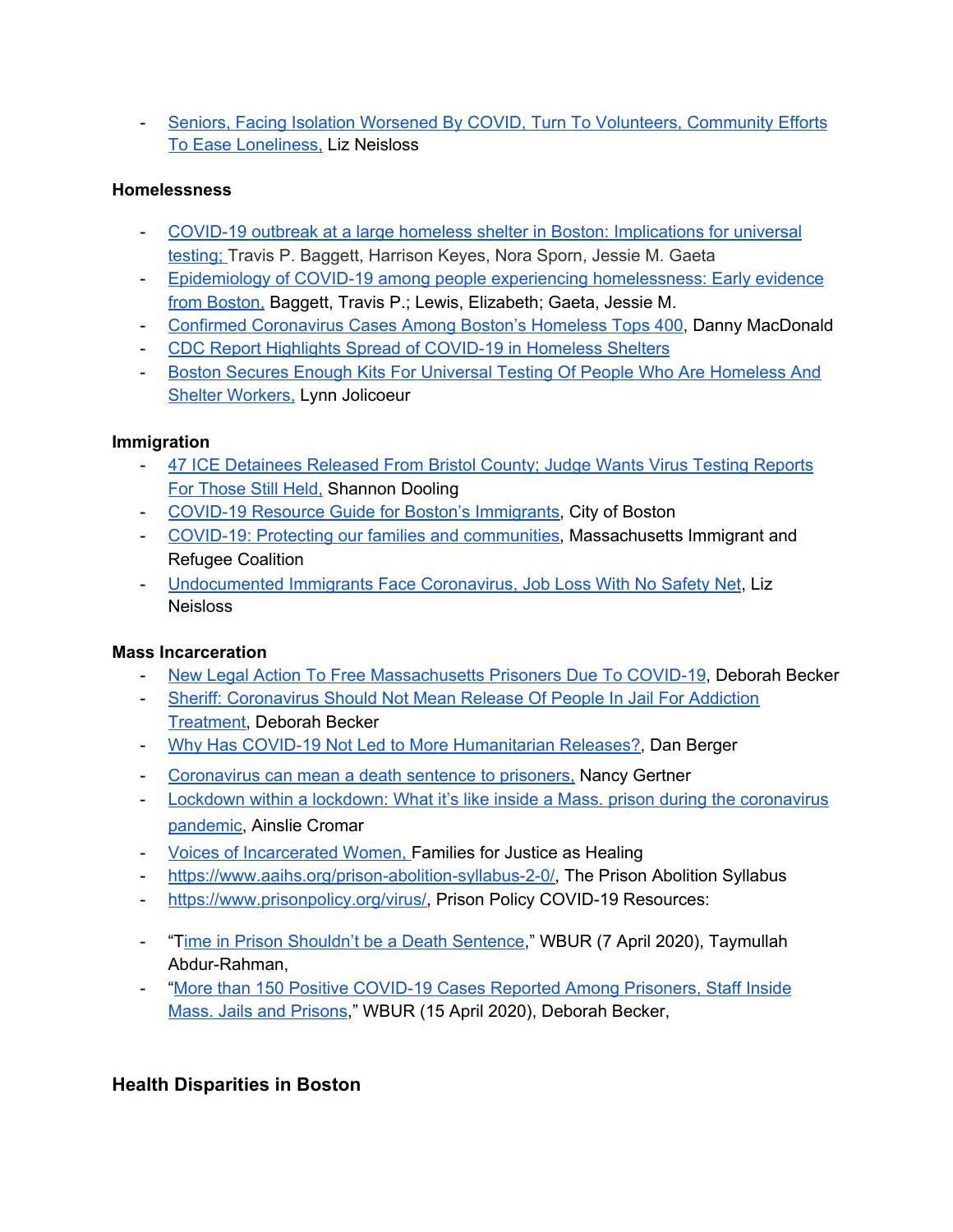- [Boston City Council Hearing on Health Inequalities in the distribution of medical](https://www.youtube.com/watch?v=wRdZFOK3euE&fbclid=IwAR3JNB1UEfok7ky2lIUdu88hMq1mdRRm2D67U0bDGYTj6qQm_NYpsxQczCA) [resources](https://www.youtube.com/watch?v=wRdZFOK3euE&fbclid=IwAR3JNB1UEfok7ky2lIUdu88hMq1mdRRm2D67U0bDGYTj6qQm_NYpsxQczCA) - 4/22/20
- "[This Disease is Just Crushing Communities of Color: ER Doctors on How](https://www.boston.com/news/coronavirus/2020/04/24/health-inequities-coronavirus-massachusetts) [COVID-19 is Laying Bare Inequities in Health Care](https://www.boston.com/news/coronavirus/2020/04/24/health-inequities-coronavirus-massachusetts)," Dialynn Dwyner, Boston Globe, 24 April 2020
- [Community](https://www.wgbh.org/news/local-news/2020/04/06/community-health-centers-in-mass-face-financial-strain) Health Centers In Mass. Face Financial Strain, Saraya Wintersmith
- Mass General Brigham Webinar: **Ensuring Equity in Response to COVID-19**;
- Mass General Brigham [Disparities](https://www.mghdisparitiessolutions.org/covid-19) Solution Center website

## **Mental Health/ Substance Abuse**

- Prevalence of Covid-19 Infection and [Subsequent](https://europepmc.org/article/med/32530889) Cohorting in a Residential Substance Use [Treatment](https://europepmc.org/article/med/32530889) Program in Boston, MA, [Barocas](https://europepmc.org/search?query=AUTH:%22Joshua%20A%20Barocas%22) JA1, [Blackstone](https://europepmc.org/search?query=AUTH:%22Elizabeth%20Blackstone%22) E, [Bouton](https://europepmc.org/search?query=AUTH:%22Tara%20C%20Bouton%22) TC, [Kimmel](https://europepmc.org/search?query=AUTH:%22Simeon%20D%20Kimmel%22) [SD](https://europepmc.org/search?query=AUTH:%22Simeon%20D%20Kimmel%22), [Caputo](https://europepmc.org/search?query=AUTH:%22Andrea%20Caputo%22) A, [Porter](https://europepmc.org/search?query=AUTH:%22Sarah%20J%20Porter%22) SJ, [Walley](https://europepmc.org/search?query=AUTH:%22Alexander%20Y%20Walley%22) AY
- Case Study of [Massachusetts](https://ps.psychiatryonline.org/pb-assets/journals/ps/homepage/Case%20Study%20of%20Massachusetts%20COVID-19%20Emergency%20Policy%20Reforms%20to%20Support%20Community-based%20Behavioral%20Health%20and%20Reduce%20Mortality%20of%20People%20with%20Serious%20Mental%20Illness.pdf) COVID-19 Emergency Policy Reforms to Support [Community-Based](https://ps.psychiatryonline.org/pb-assets/journals/ps/homepage/Case%20Study%20of%20Massachusetts%20COVID-19%20Emergency%20Policy%20Reforms%20to%20Support%20Community-based%20Behavioral%20Health%20and%20Reduce%20Mortality%20of%20People%20with%20Serious%20Mental%20Illness.pdf) Behavioral Health and Reduce Mortality of People with Serious [Mental](https://ps.psychiatryonline.org/pb-assets/journals/ps/homepage/Case%20Study%20of%20Massachusetts%20COVID-19%20Emergency%20Policy%20Reforms%20to%20Support%20Community-based%20Behavioral%20Health%20and%20Reduce%20Mortality%20of%20People%20with%20Serious%20Mental%20Illness.pdf) Illness, Stephen J. Bartels et al.

# **Outbreak Narratives (Humanities)**

- [Communicable](https://watermark.silverchair.com/9780822390572-004.pdf?token=AQECAHi208BE49Ooan9kkhW_Ercy7Dm3ZL_9Cf3qfKAc485ysgAAAhUwggIRBgkqhkiG9w0BBwagggICMIIB_gIBADCCAfcGCSqGSIb3DQEHATAeBglghkgBZQMEAS4wEQQMExynP5hl0mXDFSY0AgEQgIIByHEMGF_U7zjjub9uCHL56tF74CnH1yV18sDfG2ZjlK1SftevsN9CCP_zNFaJ9Cj2mTSP2IYbrSXjE4lSmX1J2yMxone2bSswZxS0DZDj2IwGrjwQTOU9rzkKUIKFZVA5rV-LCAK0yoXbW-LBpeLZR-ah9e4sXQ8iJQjcVtF9BeQaF7Bapt-tRjIkfL8hrkU73CnP3RIlUM5c5QHWAE8eBKpGqerrLuA8a4H1S-2I9u78zhGJXUhjeK5FFR_iyccPiE3UcyDF9SubL8NmNd-1Pto2WZsKdszizM2PJsmUKUcP8Po6vyHYjcMOtwBeKxoJVmMcOL6Uxr1phjXpp5xcDS8TuGCjuG7WCNvj3ytQh_UPynTMVyM38p-9xwTn_ziRZ_yY1lN9eIzF1etjhHDvfu3Wm9TWdIJTxKNXZomc_Efj7Cl9CV1zzfHxmz5Kiz1o28Sj-ezzaVQAZkLhK-mXCkuj8mM1aJ5wsk0gDg-vFhLf_Mut0xDU6442-af_MwGOuQYkc1274-pILUKdhZf-fdUQWyVVA4nbwVmZymaNnaV98vfhfKYPUIpY6zJHTHCO7ykIWc7xDoKE9yPiOKd2TwzsNOINJg9BBg) Americanism Social Contagion and Urban Spaces Priscilla Wald
- Silva, Cristobal. Miraculous Plagues: An Epidemiology of Early New England Narrative. New York ; Oxford: Oxford University Press, 2011. [https://global.oup.com/academic/product/miraculous-plagues9780199743476?cc=us&la](https://global.oup.com/academic/product/miraculous-plagues9780199743476?cc=us&lang=en&) [ng=en&](https://global.oup.com/academic/product/miraculous-plagues9780199743476?cc=us&lang=en&)
- African Medical [Knowledge,](https://www.jstor.org/stable/25800130?seq=1#metadata_info_tab_contents) the Plain. Style, and Satire in the 1721 Boston. Inoculation [Controversy](https://www.jstor.org/stable/25800130?seq=1#metadata_info_tab_contents). Kelly Wisecup
- Pox and 'Hell-Fire': Boston's Smallpox [Controversy,](https://www.academia.edu/3374857/Pox_and_Hell-Fire_Boston_s_Smallpox_Controversy_the_New_Science_and_Early_Modern_Liberalism) the New Science, and Early Modern [Liberalism](https://www.academia.edu/3374857/Pox_and_Hell-Fire_Boston_s_Smallpox_Controversy_the_New_Science_and_Early_Modern_Liberalism); by Carla J Mulford; In Periodical Literature in Eighteenth-Century America. Ed. Mark L. Kamrath and Sharon M. Harris. Knoxville: University of Tennessee Press, 2005. Pages 7-27, 2005
- [Outbreak Narratives -](https://docs.google.com/document/d/18dl5yXdHwGQh9WzAlA7WMp1TQKIgKjnFuTtuk__HFB4/edit) Syllabus by Molly Farrell; list primary sources on Boston Small Pox Outbreak
- [Pox Americana](https://www.arcgis.com/apps/webappviewer/index.html?id=2c94e981a6c6485ab0e26bb680e0b063) (Digital Project); Claudio Saunt and Elizabeth Fenn
- [The Fight Over Innoculation During the Boston Smallpox Outbreak](http://sitn.hms.harvard.edu/flash/special-edition-on-infectious-disease/2014/the-fight-over-inoculation-during-the-1721-boston-smallpox-epidemic/)
- [Voices from the AIDS Crisis: 1985,](https://www.bu.edu/sph/news-events/signature-programs/deans-seminars/1985-voices-from-the-aids-crisis/) BU School of Public Health

# **Race and Racism**

- Under the Backlight: the Intersectional [Vulnerabilities](https://aapf.org/under-the-blacklight-covid19) that COVID Lays Bare, Kimberle Crenshaw, Podcast
- Why Don't We Know Who the [Coronavirus](https://www.theatlantic.com/ideas/archive/2020/04/stop-looking-away-race-covid-19-victims/609250/?fbclid=IwAR0cHQqofwwsvL-J0BJ1fKDfzQ_UQ4Wxuz_l3M5LJILu6gjlfa_C9ymhhSI) Victims Are?, Ibram X. Kendi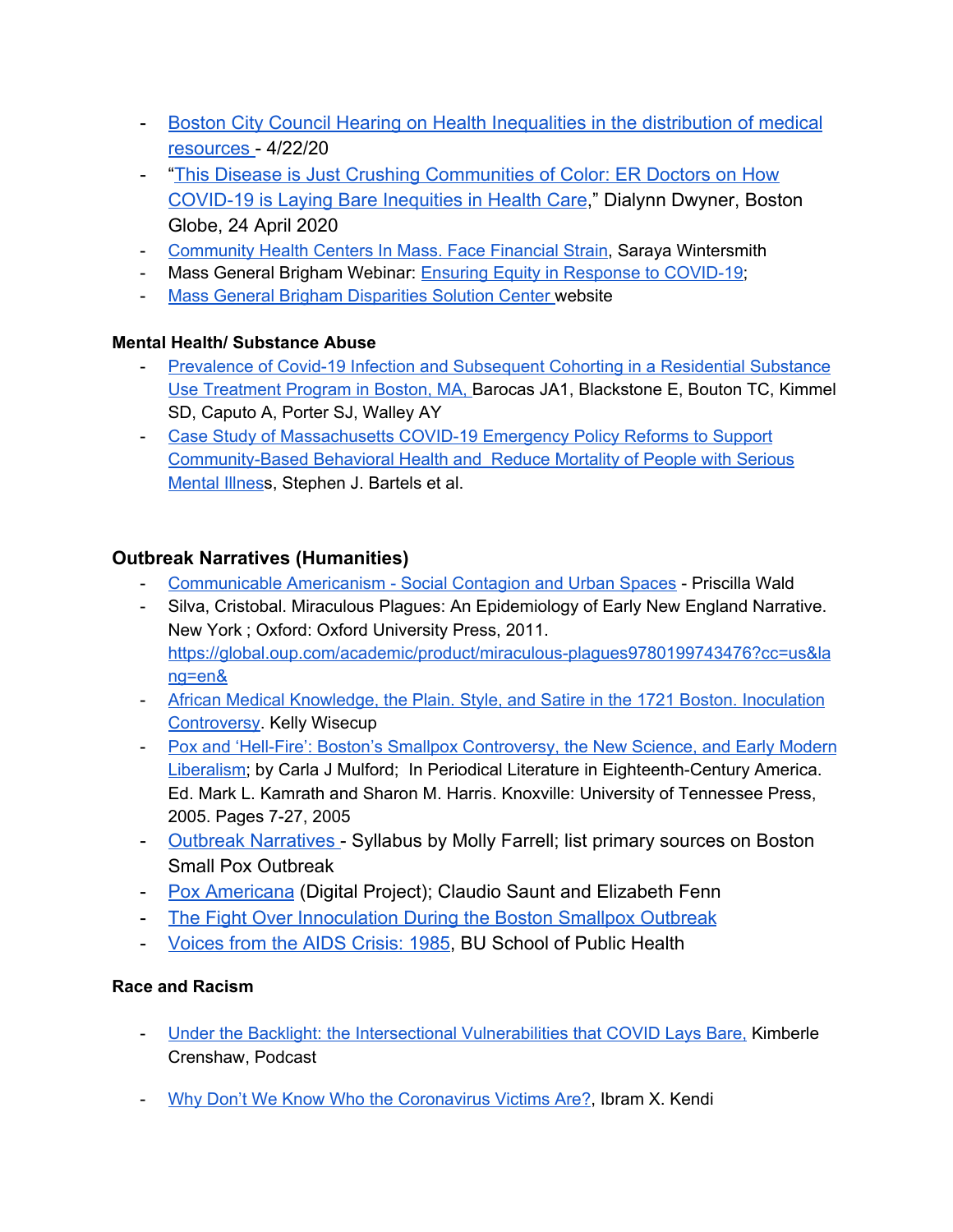- Minority [Communities](https://www.wbur.org/radioboston/2020/04/07/minority-communities-coronavirus) are being hit harder by the Coronavirus, Paris Alston and Tiziana Dearing
- With [coronavirus,](https://ezproxy.simmons.edu/login?url=https://search-proquest-com.ezproxy.simmons.edu/docview/2388126430?accountid=13870) racism is the underlying condition [Jeneé](https://search-proquest-com.ezproxy.simmons.edu/bostonglobe/indexinglinkhandler/sng/au/Osterheldt,+Jene$e9/$N?accountid=13870) Osterheldt, [Boston Globe](https://search-proquest-com.ezproxy.simmons.edu/bostonglobe/pubidlinkhandler/sng/pubtitle/Boston+Globe+$28Online$29/$N/2040590/DocView/2388126430/fulltext/45BDEE9C71E24A1CPQ/1?accountid=13870)
- Fears of coronavirus fuel [anti-Chinese](https://ezproxy.simmons.edu/login?url=https://search-proquest-com.ezproxy.simmons.edu/docview/2348496549?accountid=13870) racism, Pan, [Deanna.](https://search-proquest-com.ezproxy.simmons.edu/bostonglobe/indexinglinkhandler/sng/au/Pan,+Deanna/$N?accountid=13870)Boston Globe [\(Online\);](https://search-proquest-com.ezproxy.simmons.edu/bostonglobe/pubidlinkhandler/sng/pubtitle/Boston+Globe+$28Online$29/$N/2040590/DocView/2348496549/fulltext/45BDEE9C71E24A1CPQ/4?accountid=13870)
- Coronavirus doesn't [discriminate.](https://ezproxy.simmons.edu/login?url=https://search-proquest-com.ezproxy.simmons.edu/docview/2383874853?accountid=13870) Neither should testing and treatment. [Graham,](https://search-proquest-com.ezproxy.simmons.edu/bostonglobe/indexinglinkhandler/sng/au/Graham,+Ren$e9e/$N?accountid=13870) [Renée.](https://search-proquest-com.ezproxy.simmons.edu/bostonglobe/indexinglinkhandler/sng/au/Graham,+Ren$e9e/$N?accountid=13870)[Boston Globe](https://search-proquest-com.ezproxy.simmons.edu/bostonglobe/pubidlinkhandler/sng/pubtitle/Boston+Globe/$N/46045/DocView/2383874853/fulltext/45BDEE9C71E24A1CPQ/2?accountid=13870);
- Healey sees coronavirus [highlighting,](https://ezproxy.simmons.edu/login?url=https://search-proquest-com.ezproxy.simmons.edu/docview/2391511842?accountid=13870) and increasing, inequality, [Walker, Adrian](https://search-proquest-com.ezproxy.simmons.edu/bostonglobe/indexinglinkhandler/sng/au/Walker,+Adrian/$N?accountid=13870)[.Boston](https://search-proquest-com.ezproxy.simmons.edu/bostonglobe/pubidlinkhandler/sng/pubtitle/Boston+Globe+$28Online$29/$N/2040590/DocView/2391511842/fulltext/B54E3F46B5CF4235PQ/1?accountid=13870) [Globe \(Online\);](https://search-proquest-com.ezproxy.simmons.edu/bostonglobe/pubidlinkhandler/sng/pubtitle/Boston+Globe+$28Online$29/$N/2040590/DocView/2391511842/fulltext/B54E3F46B5CF4235PQ/1?accountid=13870)
- For [Non-English](https://www.wbur.org/news/2020/04/07/coronavirus-translation-problems) Speakers, Difficult Language Barriers Become Dire Amid Outbreak, Simon Rios (also available in Spanish)
- Chelsea, city of the working Latino [immigrant,](https://www.bostonglobe.com/2020/04/07/opinion/chelsea-city-working-latino-immigrant-emerges-covid-19-hotspot/) emerges as a COVID-19 hotspot, Marcela Garcia
- Being a person of color isn't a risk factor for [coronavirus.](https://www.bostonglobe.com/2020/04/10/opinion/being-person-color-isnt-risk-factor-coronavirus-living-racist-country-is/) Living in a racist country is, Renee Graham
- Racial disparities laid bare as [coronavirus](https://www.bostonherald.com/2020/04/11/racial-disparities-laid-bare-as-coronavirus-hits-boston-minorities-hard/) hits Boston minorities hard, Sean Phillip Cotter and Lisa Kashinsky

# **Research/ Data**

- Rapid Ethnographic [Assessments](https://www.routledge.com/Rapid-Ethnographic-Assessments-A-Practical-Approach-and-Toolkit-For-Collaborative/Sangaramoorthy-Kroeger/p/book/9780367252298) A Practical Approach and Toolkit For Collaborative [Community](https://www.routledge.com/Rapid-Ethnographic-Assessments-A-Practical-Approach-and-Toolkit-For-Collaborative/Sangaramoorthy-Kroeger/p/book/9780367252298) Research By Thurka [Sangaramoorthy](https://www.routledge.com/search?author=Thurka%20Sangaramoorthy), Karen A [Kroeger](https://www.routledge.com/search?author=Karen%20A%20Kroeger)
- [COVID-19](https://pages.semanticscholar.org/coronavirus-research) Dataset
- Data on [AIDS](https://aidsvu.org/local-data/united-states/northeast/massachusetts/)
- Coronavirus Cases in [Massachusetts](https://www.wbur.org/commonhealth/2020/04/16/coronavirus-cases-by-city-and-town-in-massachusetts) Cities and Towns WBUR

# **Schools**

- A Tale of Many Cities: A Contemporary Historical Study of the [Implementation](https://read.dukeupress.edu/jhppl/article/41/3/393/13825/A-Tale-of-Many-Cities-A-Contemporary-Historical) of School Closures During the 2009 [pA\(H1N1\)](https://read.dukeupress.edu/jhppl/article/41/3/393/13825/A-Tale-of-Many-Cities-A-Contemporary-Historical) Influenza Pandemic J. Alexander Navarro ; Katrin S. Kohl ; Martin S. Cetron ; Howard Markel J Health Polit Policy Law (2016) 41 (3): 393–421.
- [Extended](https://www.wbur.org/edify/2020/04/23/day-cares-closed-coronavirus-reopen) Closures Could Mean Some Mass. Day Cares Never Reopen, [Kathleen](https://www.wbur.org/inside/staff/kathleen-mcnerney) **[McNerney](https://www.wbur.org/inside/staff/kathleen-mcnerney)**
- [COVID-19](https://www.boston.com/news/education/2020/06/19/covid-19-pandemic-may-give-rise-to-universal-stress-for-kids-coming-back-to-school) pandemic may give rise to 'universal stress' for kids coming back to school, Ainslie Cromar
- [Coronavirus](https://boston.cbslocal.com/2020/05/18/coronavirus-pandemic-virtual-learning-challenges-special-needs-students/) Pandemic Creates Particular Challenges For Special Needs Students, CBS News
- [Coronavirus](https://www.bostonglobe.com/2020/04/09/opinion/coronavirus-gives-us-an-opportunity-rethink-k-12-education/) gives us an opportunity to rethink K-12 education, Paul Reville
- Coronavirus and [school-closings](https://www.bostonglobe.com/2020/03/13/nation/coronavirus-school-closings-expose-another-pandemic-american-inequity/) expose another pandemic: American inequity, Jenee Osterheldt

-

### **Social Justice/ Action**